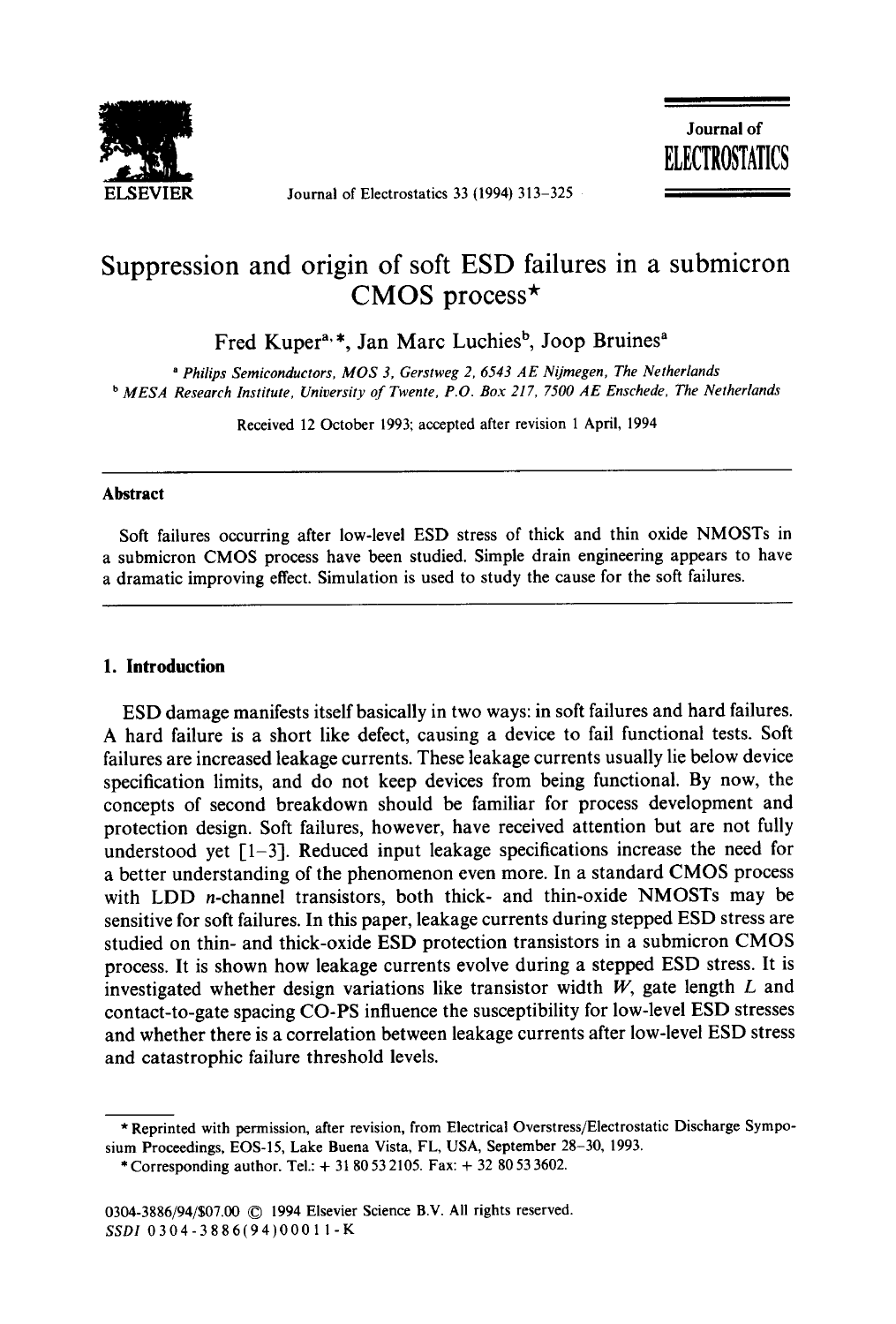Moreover, the effect of simple drain variations, like omitting the LDD implantation, or overdoping the LDD [4, 2, 3] is studied. Omitting the LDD has the advantage that the process remains the same. It is only required to introduce an LDD mask that differs from the mask with which the  $n +$  drain/source areas are defined at the protection transistors. Device simulation is applied to explain the observed behaviour.

## **2. Experimental**

The process under study is a 0.8  $\mu$ m (drawn) CMOS LDD process, with 15 nm gate oxide thickness. For the ESD stresses (human body model and machine model) a TMT Verifier 2 was used. The machine model had a series inductance of 0.5  $\mu$ H. Via an intermediate board between tester board and package, an effective series inductance of  $2.5 \mu$ H could be simulated as well. Furthermore, a transmission line model tester (TLM) with a pulse duration of 100 ns was used, together with an HP547210A, 2Gsamp./s digital storage oscilloscope and an HP4140B pA meter in an automated test-environment.

Typical leakage currents lie in the picoAmp range, which is well below the TMT measurement range. The leakage currents that are typical for soft failures lie between the nanoAmp and the microAmp regime. To evaluate the leakage currents, a HP4142 source/monitor unit and an HP4145 analyser were used. The leakage currents were determined at  $V_{ds} = 5.5$  V, with gate (only present in the thin-oxide transistors), source and substrate connected together. The test structures that were used for this study were grounded gate NMOSTs and lateral bipolar transistors (field oxide NMOSTs without a gate). The test structures consisted of various widths, lengths and contact to gate or thick oxide spacings. A subset is shown in the leakage evolution graphs.

In Figs. 1 and 4 the design variations are summarised for the thin- and thick-oxide structures, respectively. With these test structures, the main design parameters can be determined that are relevant for ESD protections.

### **3. Results and discussion**

Typical leakage current evolutions during stepped ESD stress are depicted in Figs. 1-3 for thin-oxide transistors and in Figs. 4-6 for thick oxide transistors. One sees that the behaviour of the test structures is as follows: the entire group of test structures is prone to leakage current increase. In a second stage, the structure fail catastrophically. Interestingly, the leakage current increase is the most severe for the  $2.5 \mu$ H machine model stresses. To investigate whether there is a relation between leakage currents after a low-level ESD stress and the fail voltage, the leakage current after the first stress (100 V MM or 1 kV HBM) is plotted versus the catastrophic fail voltage in Fig. 7 for thin-oxide NMOSTs. From Fig. 7 it can be concluded that there is no clear relationship. Apparently, leakage and catastrophic failure are two different phenomena. There seems also no relation with design variations. The low-level ESD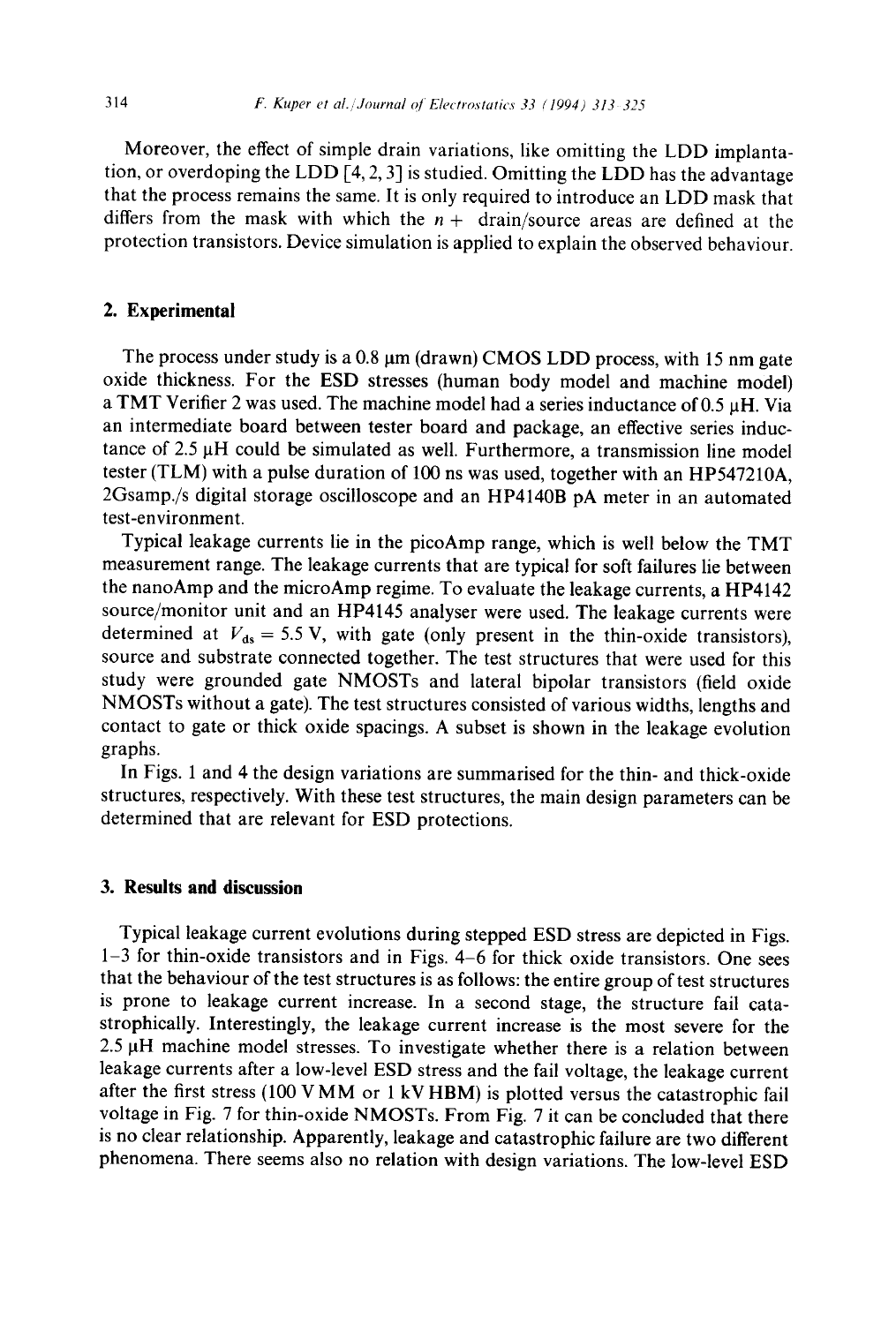

Fig. 1. Leakage evolution during a stepped 0.5 µH machine model ESD stress of various grounded gate NMOS transistors with standard LDD.



Fig. 2. Leakage evolution during a stepped 2.5 µH machine model ESD stress of various grounded gate NMOS transistors with standard LDD.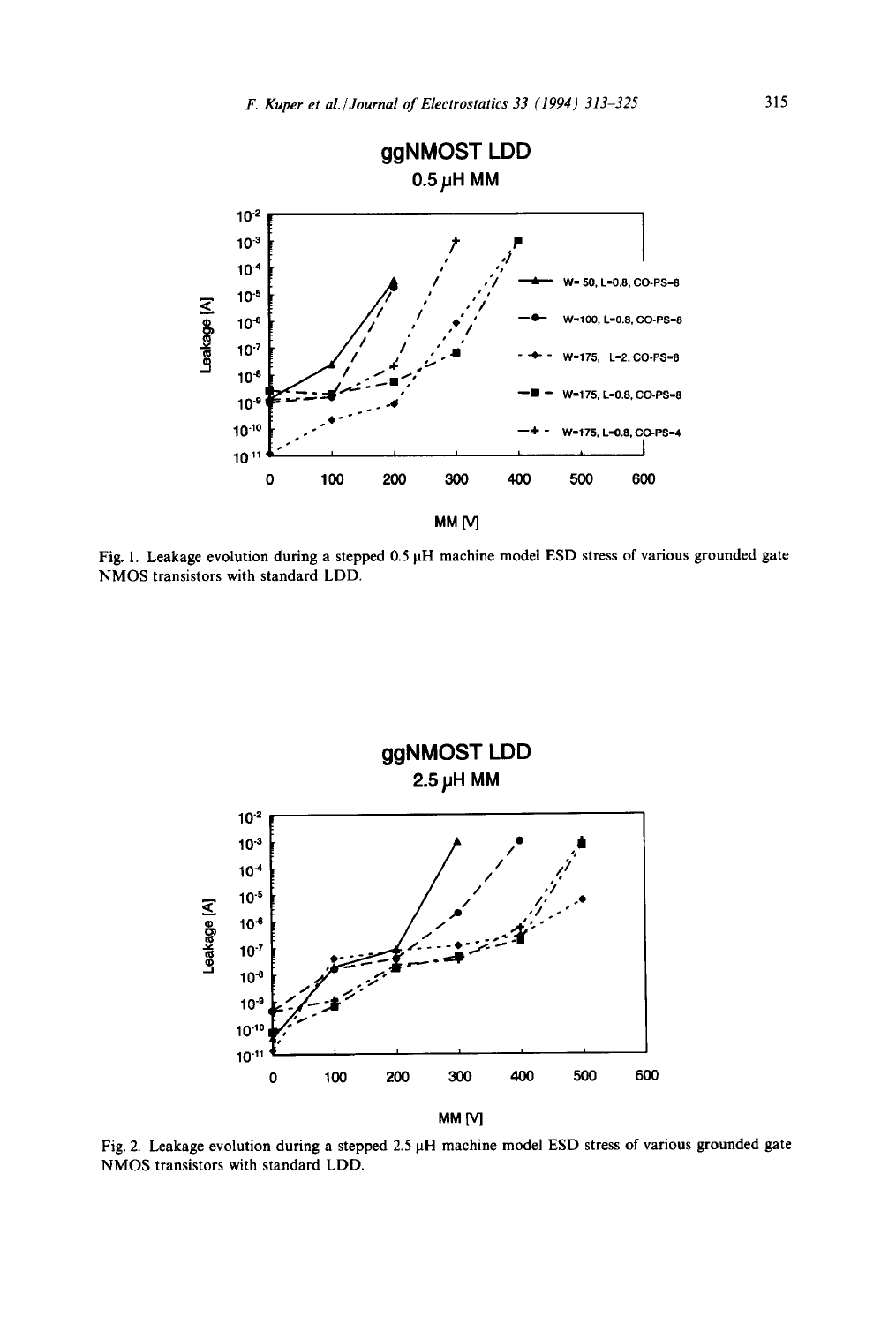

Fig. 3. Leakage evolution during a stepped human body model ESD stress of various grounded gate NMOS transistors with standard LDD.



Fig. 4. Leakage evolution during a stepped  $0.5 \mu$ H machine model ESD stress of various thick-oxide transistors with standard LDD.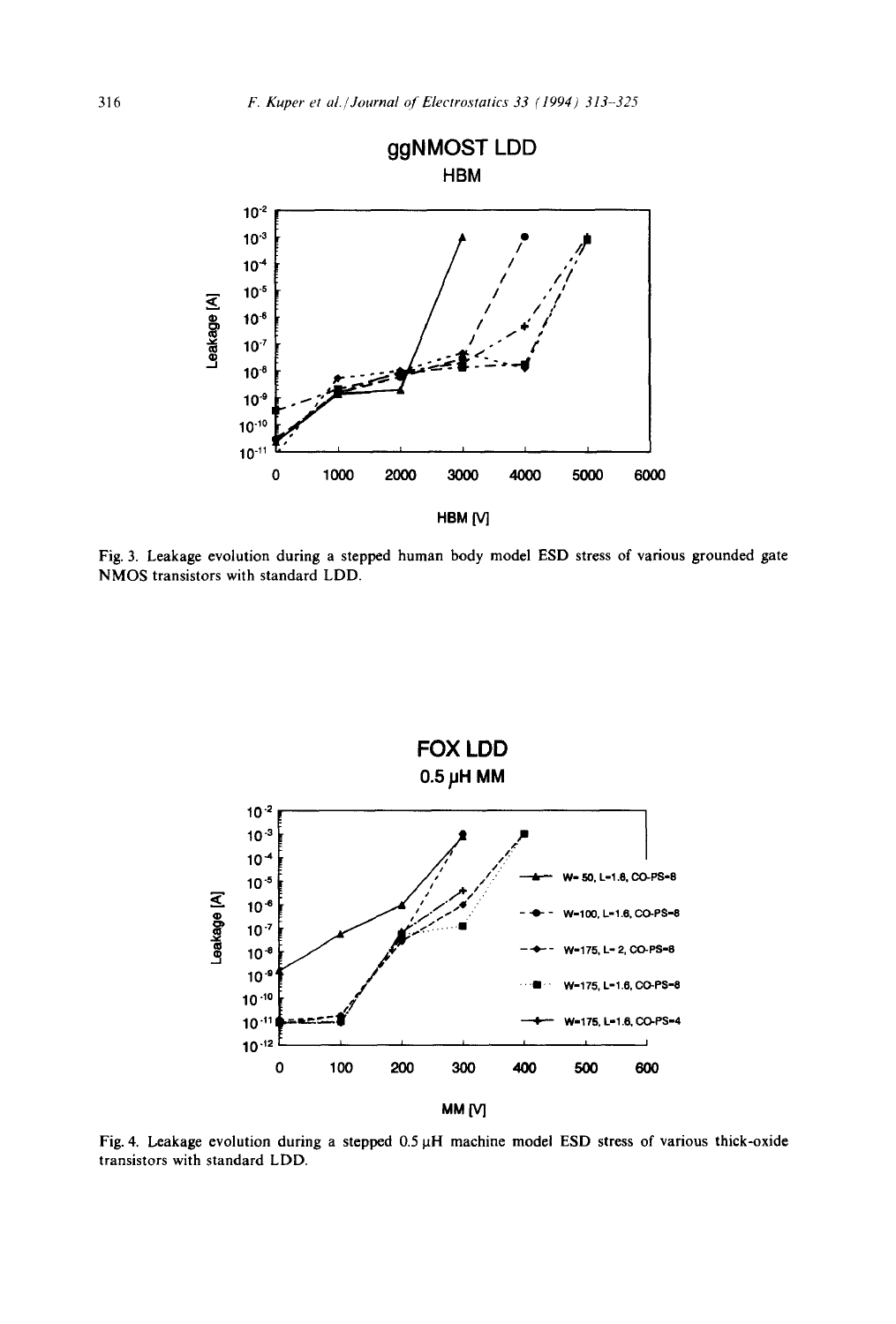

Fig. 5. Leakage evolution during a stepped  $2.5 \mu$ H machine model ESD stress of various thick-oxide transistors with standard LDD.



Fig. 6. Leakage evolution during a stepped human body model ESD stress of various thick oxide transistors with standard LDD.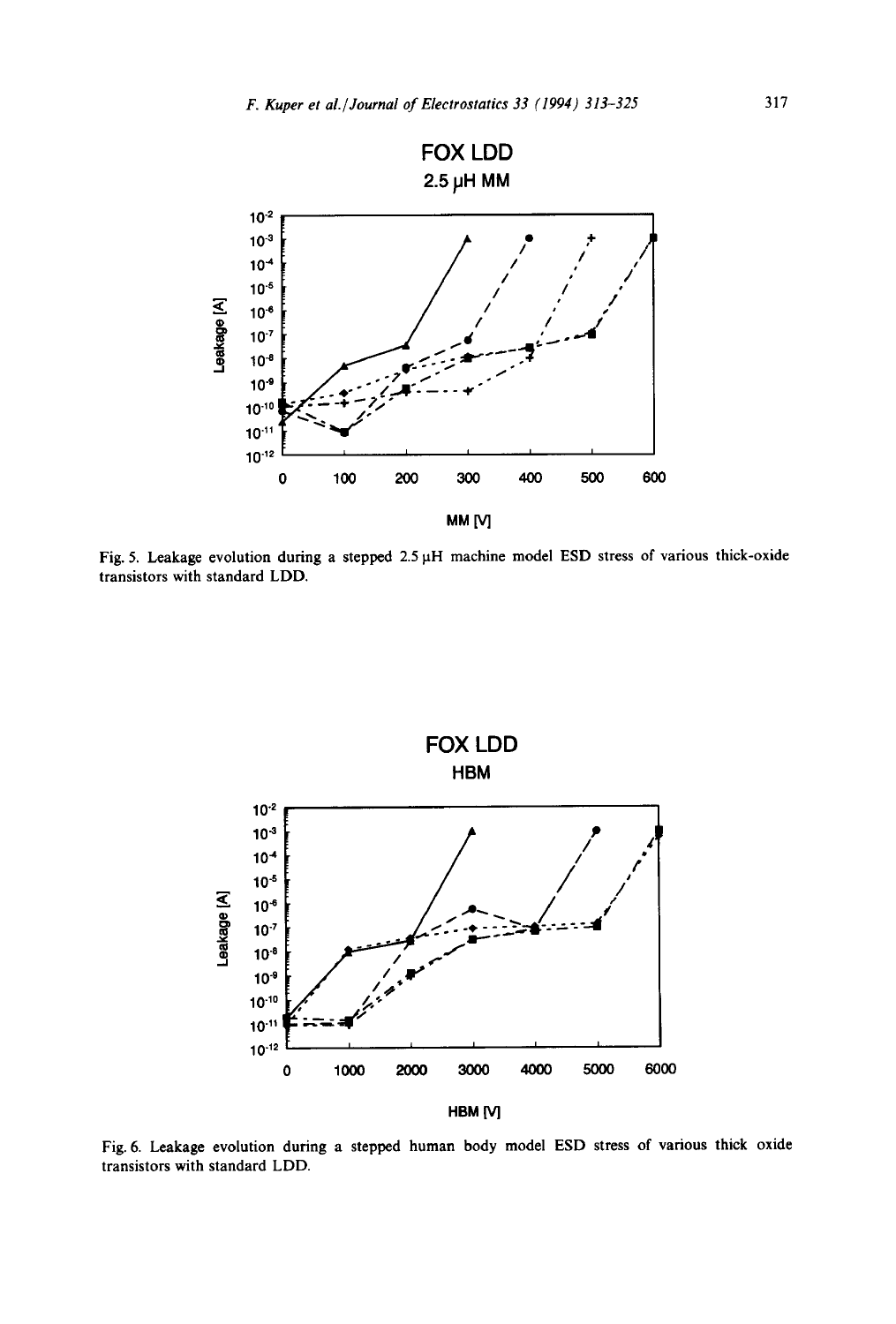

Fig. 7. Leakage current after a 100 V MM or a 1000 V HBM stress versus the catastrophic failure level of grounded gate NMOSTs with standard LDD.



Fig. 8. Leakage current after a 100 V MM or a 1000 V HBM stress verses the contact to polysilicon spacing of grounded gate NMOSTs with standard LDD.



Fig. 9. Typical leakage versus time curve of a grounded gate NMOS transistor with standard LDD immediately after an ESD stress.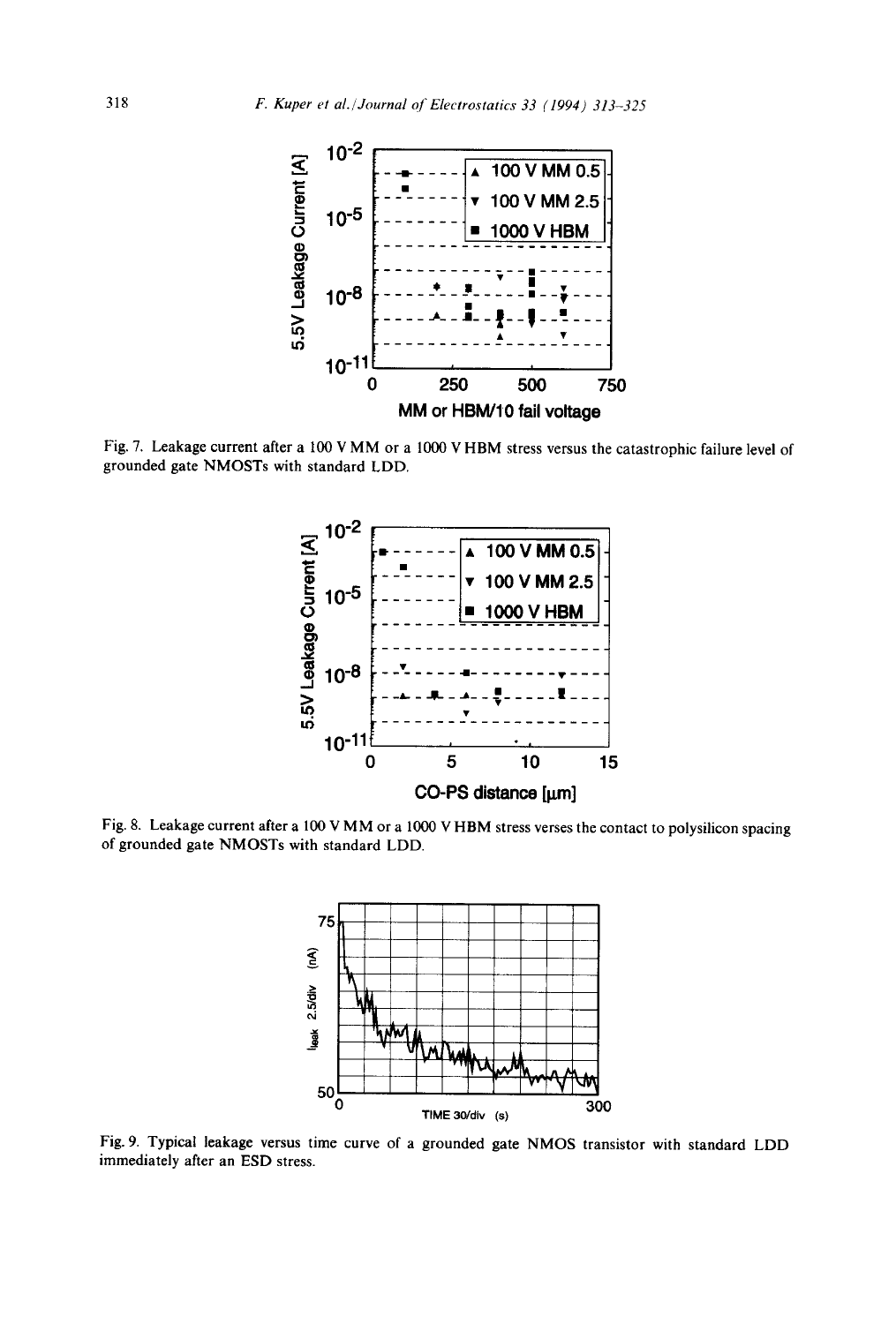leakage level is plotted as a function of the contact to polyspacing in Fig. 8. In the classical concept (i.e. for catastrophic failures), this is a very relevant parameter. The leakage currents that are observed are prone to cold healing: the leakage current decreases in time.

The effect of this decrease is however limited: it is well within a decade, as is shown in Fig. 9 where the leakage current after an ESD stress is depicted as a function of time.

## **4. Drain engineering**

Perhaps the most simple way (and the cheapest, because it does not require an extra process step) to change a drain profile is to leave the LDD implantation out. Other methods are to change the LDD dose or species and to implant an additional dopant at the  $n +$  stage to overdope the LDD. We studied omitting the LDD as well as overdoping the LDD with an extra phosphorus implant at the  $n +$  stage (see Figs.  $10-12$ ). To reduce the number of figures, only some 2.5  $\mu$ H MM stepped stress results are depicted. It is seen that omitting the LDD as well as overdoping the LDD have similar effects. The soft failures are postponed, whereas the hard failures occur at a similar moment.



Fig. 10. Leakage evolution during a stepped 2.5 µH machine model ESD stress of various grounded gate NMOS transistors without an LDD.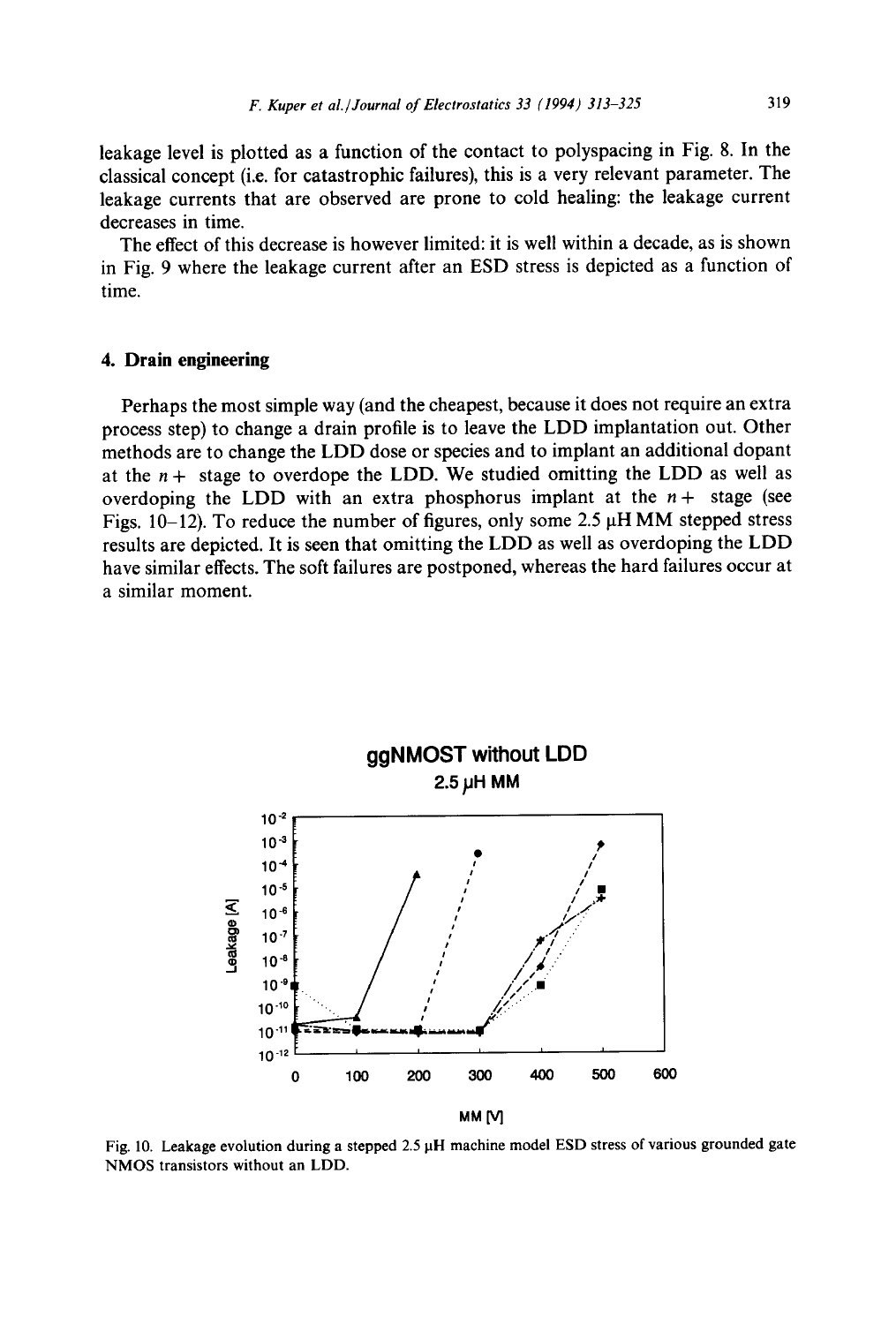

Fig. 11. Leakage evolution during a stepped 2.5 µH machine model ESD stress of various thick-oxide transistors without an LDD.



Fig. 12. Leakage evolution during a stepped 2.5 µH machine model ESD stress of various grounded gate NMOST transistors with a phosphorous overdoped LDD profile.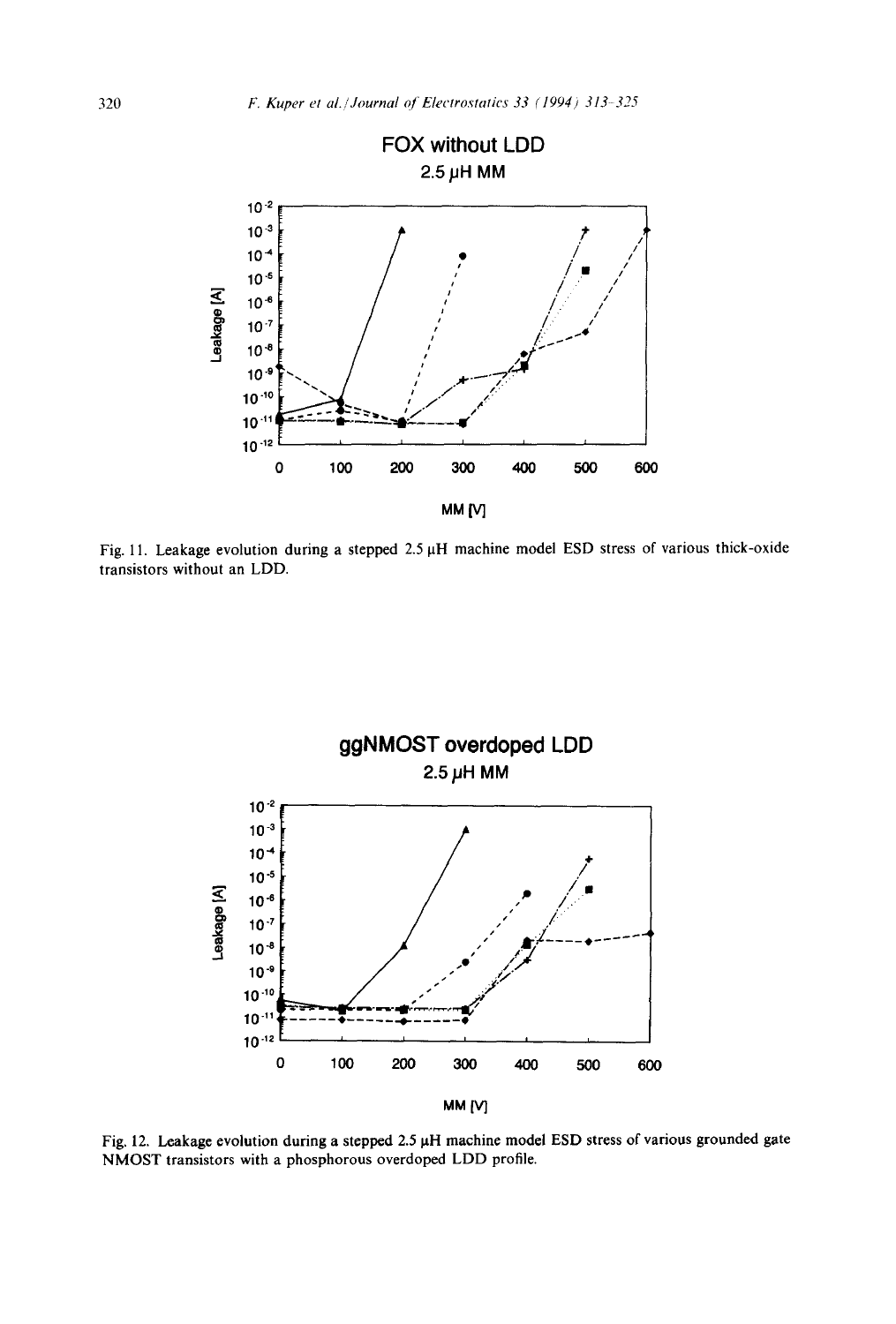## **5. Discussion and analysis**

For some reason, the LDD junctions are very vulnerable to low-level ESD stresses, and a relative simple change in the profile has already a strong effect. The cause for this effect was studied with a device simulation of a junction in a similar process. The simulator used was 'CURRY', a Philips device simulator. In Figs. 13 and 14 the power density  $(J \cdot E)$  in the drain of the transistor, which may be used as a measure for the heat dissipation [5], is depicted 2 ns after a typical HBM current pulse was started through a grounded gate NMOST for standard LDD profile and for a junction that was obtained by omitting the LDD implantation. Two nanosecond is well after snapback and gives a good impression of the location of the generation of the heat.

In the simulation of the standard transistor, it is seen that apart from the power density peak deep in the junction, there is an extra dissipative spot just below the surface. Leaving out the LDD reduces this subsurface effect considerably. The existence of such a narrow region was expected from the studies in [2]. Here we see where it is and that we are dealing with two separate mechanisms: one deep in the junction and one just below the surface. In [3] soft failures were attributed to points which had a lower breakdown voltage. From this simulation it is however concluded that the phenomenon is an intrinsic one, occurring parallel to the regular high current effects.

The power density concentration just below the surface is very dangerous. The cooling might not be as effective as deeper in the bulk, resulting in a high-temperature region just below the surface and an early subsurface second breakdown. The



Fig. 13. Power density  $(J \cdot E)$  of a standard grounded gate NMOST 2 ns after a typical HBM pulse was started.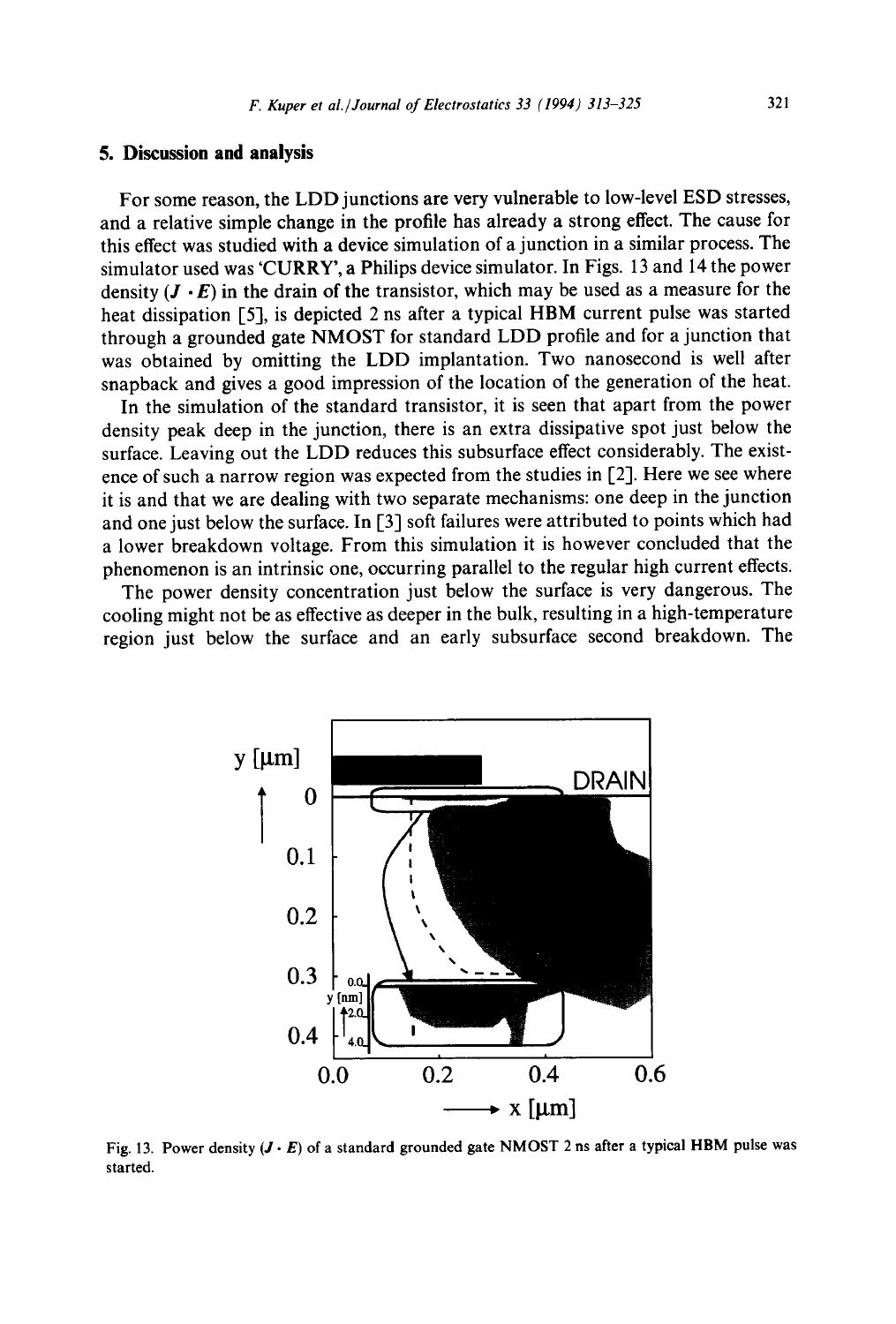

Fig. 14. Power density  $(J \cdot E)$  of a grounded gate NMOST without LDD 2 n after a typical HBM pulse was started.

experiments suggest that the effect of the subsurface second breakdown is only a damaged junction, recognisable by a leakage current above the nanoAmp range and no catastrophic failures. Failure analysis [1,6] revealed that the damage is not homogeneously distributed and several damaged sites can usually be distinguished. The leaking sites are in fact small filaments, and were made visible in an excellent TEM analysis in [7].

This apparent concentration of damage is typical in the case of a second breakdown with its inherent instability (thermal runaway). The 'subsurface second breakdown' does not cause catastrophic failure. The dissipated energy appears not to be high enough to cause short circuits. The real catastrophic failure occurs at second breakdown of the entire junction, i.e. the classical phenomenon. Due to thermal runaway, the catastrophic failure is localised as well. In Figs. 15 and 16 this process is illustrated by means of a Transmission Line Model analysis of thin oxide transistors, with and without LDD. In these figures, the high current  $V(I)$  curve as well as the leakage current after stress are depicted. It is seen that the main effect of omitting the LDD is an increase of the current level at which the soft failure occurs. Only after second breakdown of the entire junction, which is easily recognisable from the  $V(I)$  curve, the real catastrophic failure occurs.

The magnitude of leakage current after low level ESD stress does not give information on the ESD voltage level at which the structure will fail catastrophically during the extended step stress. It was also shown that the design variations under study have hardly any effect on the soft failures. The simulations suggest that the soft failure phenomenon is intrinsic and should therefore scale with transistor width. The ESD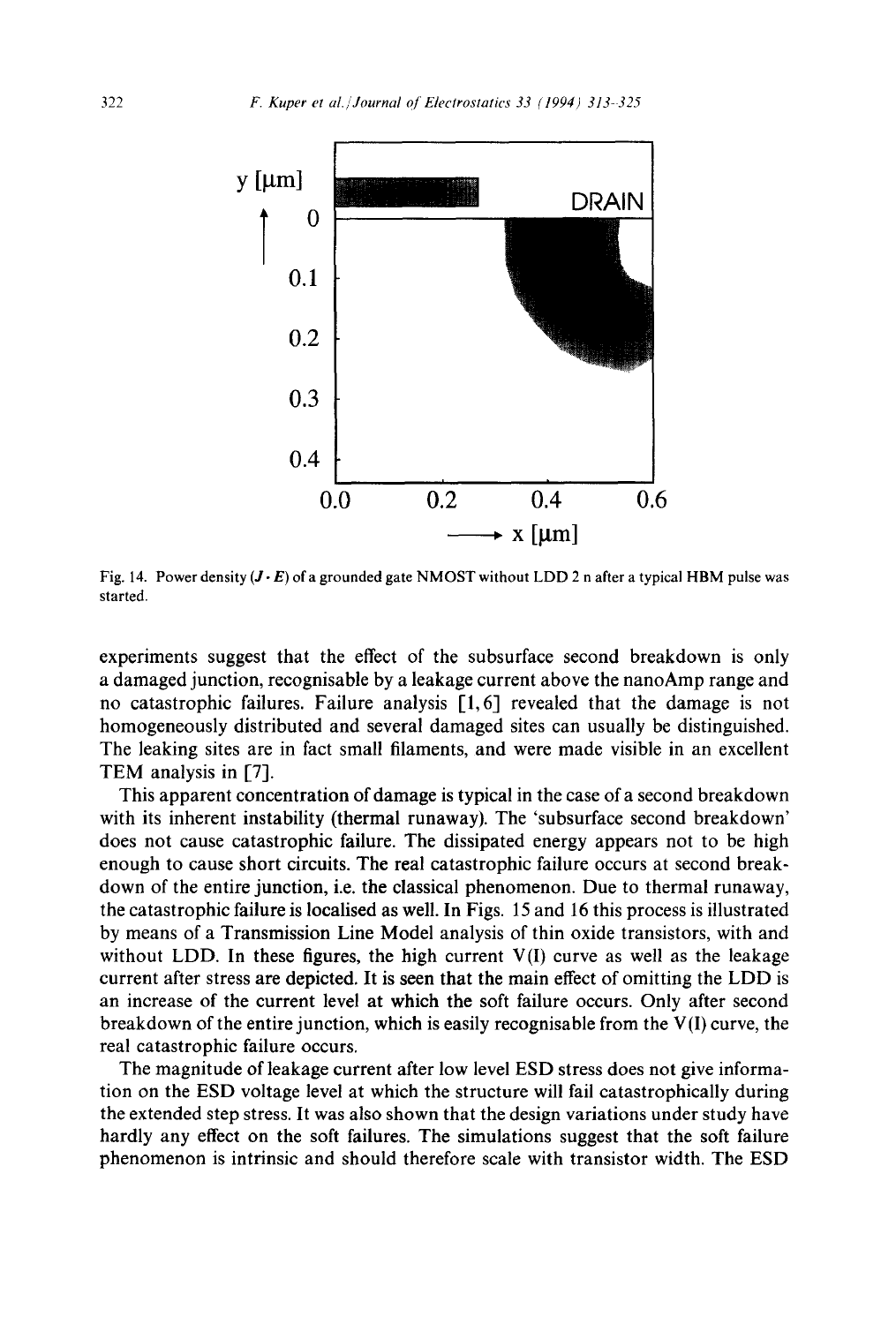

Fig. 15. A V(I) curve and the concurrent leakage evolution during stepped TLM stress of grounded gate NMOS transistors with standard LDD.



Fig. 16. A V(I) curve and the concurrent leakage evolution during stepped TLM stress of grounded gate NMOS transistors with no LDD.

stresses described here were performed with a large step. A detailed study of the intrinsic nature of soft failures was done with the aid of a Transmission Line Model tester. In Fig. 17 the current at which the catastrophic failure occurs  $I_{12}$  is plotted versus transistor width. Also the current at which the leakage current starts to increase (here defined as  $I_{\text{ssb}}$ , the subsurface second breakdown current) is shown versus transistor width. It is clearly seen that both currents scale with the transistor width, which proves the prediction of the simulations that soft failures are an intrinsic phenomenon.

There are other effects playing a role as well: After snapback, there is a discharge of the ESD test system, with socket, etc., included. This discharge alone might already be enough to cause local subsurface second breakdown. The form of the discharge is very dependent on the tester characteristics, and would explain why different ESD testers exhibit a different behaviour with respect to soft failures [8]. The difference between 2.5 and 0.5  $\mu$ H MM stresses is probably caused by this effect as well. Interestingly enough, in [3] it is also mentioned that with respect to soft failures, a machine model stress is more severe than a human body model stress.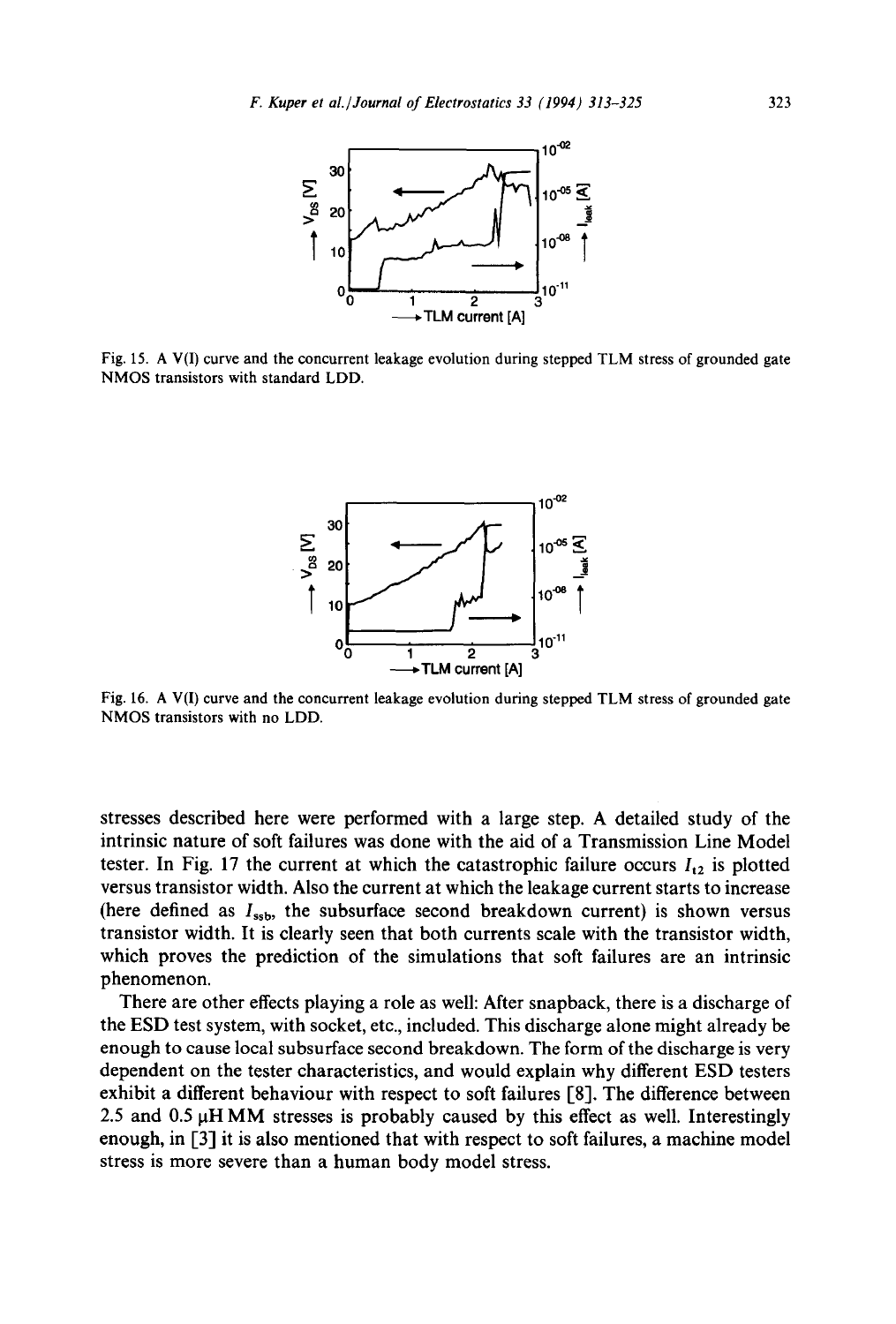

Fig. 17. The TLM current at which the leakage current starts to increase and the current at which catastrophic failure occurs versus transistor width.

## **6. Summary and Conclusions**

ESD damage manifests itself basically in two ways: in soft failures and hard failures. A hard failure is a short like defect, causing a device to fail functional tests. Soft failures are increased leakage currents, that do not keep devices from being functional. In this paper soft failures occurring in thin- and thick-oxide protection transistors are studied. It appears that the magnitude of leakage current after low-level ESD stress does not give information on the ESD voltage level at which the structure will fail catastrophically during the extended step stress. It is also shown that the design variations under study have hardly any effect on the soft failures. On the other hand, simple drain engineering, even omitting the LDD implantation, is shown to lead to dramatic improvement with respect to the soft failure after ESD stresses.

Simulation suggests that soft failures are caused by a subsurface second breakdown. This implies that soft failures are an intrinsic phenomenon, and should scale with transistor width. Transmission line model experiments show that this is indeed the case. Now that the physics of soft failures is understood better, the soft failure behaviour can already be included in the design of a process.

Soft failures are caused by a second power density  $(J \cdot E)$  region just below the surface. Simple drain engineering, like omitting the LDD implantation, is shown to lead to strong improvement with respect to the onset of leakage, and likewise to the subsurface power density pit. The suppression of the subsurface power density causes the soft failure to occur at higher stress levels.

### **References**

- [1] A. Amerasekera, L. van Roozendaal, J. Abderhalden, J. Bruines and L. Sevat, An analysis of low voltage ESD damage in advanced CMOS processes, Proc. EOS/ESD Symp., 1990, pp. 143-150.
- [2] A. Amerasekera, L. van Roozendaal, J. Bruines and F. Kuper, Characterization and modelling of second breakdown in NMOST's for the extraction of ESD-related process and design parameters, IEEE Trans. Electr. Dev., 38 (1991) 2161-2168.